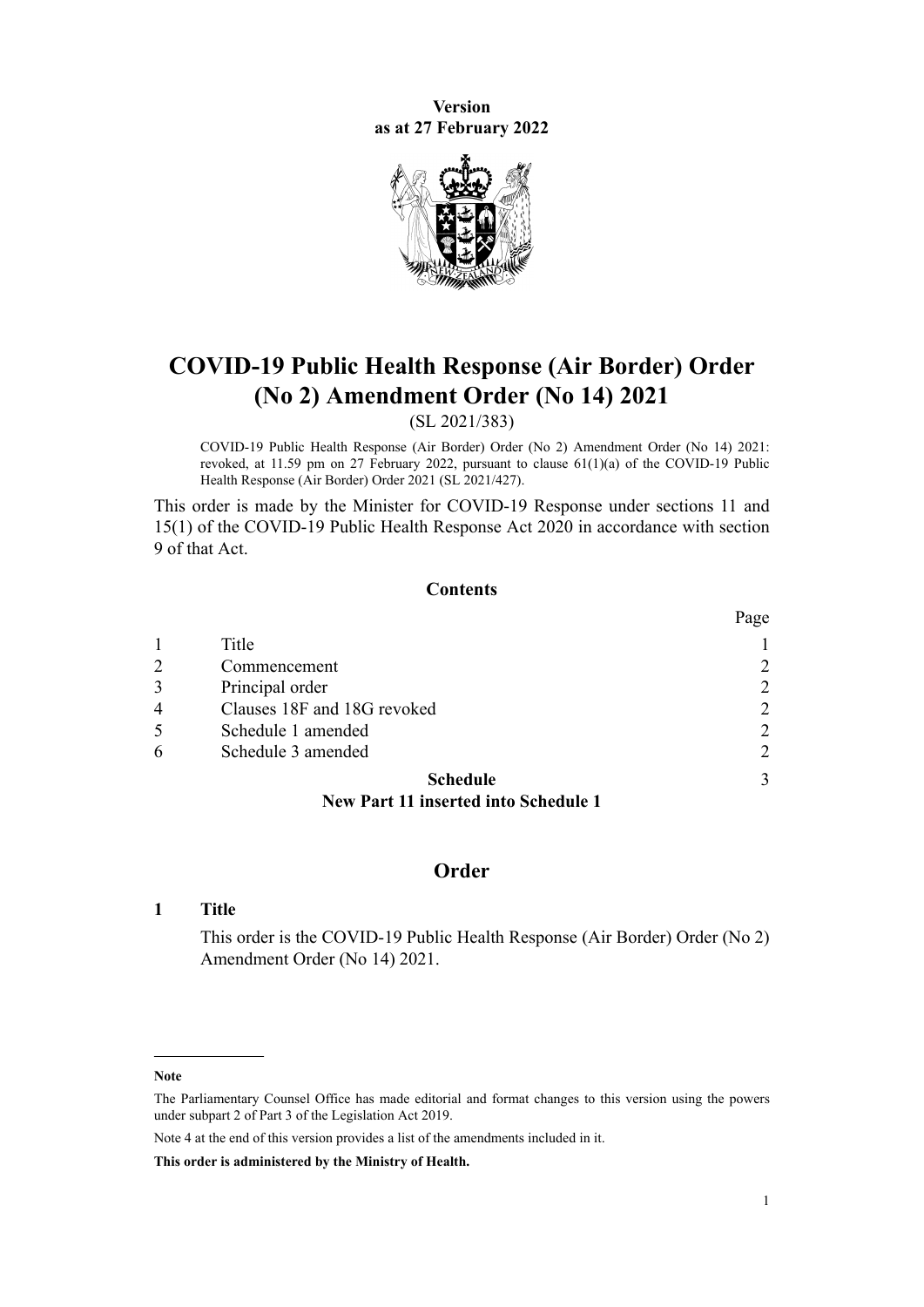### <span id="page-1-0"></span>**2 Commencement**

This order comes into force at 11.59 pm on 28 November 2021.

### **3 Principal order**

This order amends the [COVID-19 Public Health Response \(Air Border\) Order](http://legislation.govt.nz/pdflink.aspx?id=LMS403345) [\(No 2\) 2020](http://legislation.govt.nz/pdflink.aspx?id=LMS403345).

### **4 Clauses 18F and 18G revoked**

Revoke [clauses 18F](http://legislation.govt.nz/pdflink.aspx?id=LMS535105) and [18G](http://legislation.govt.nz/pdflink.aspx?id=LMS535121).

### **5 Schedule 1 amended**

In [Schedule 1](http://legislation.govt.nz/pdflink.aspx?id=LMS403399),—

- (a) insert the Part set out in the [Schedule](#page-2-0) of this order as the last Part; and
- (b) make all necessary consequential amendments.

### **6 Schedule 3 amended**

- (1) In [Schedule 3](http://legislation.govt.nz/pdflink.aspx?id=LMS487644), insert in their appropriate alphabetical order:
	- Botswana Eswatini Lesotho Malawi Mozambique Namibia Seychelles South Africa Zimbabwe
- (2) In [Schedule 3](http://legislation.govt.nz/pdflink.aspx?id=LMS487644), revoke the items relating to Brazil, Fiji, India, Indonesia, and Pakistan.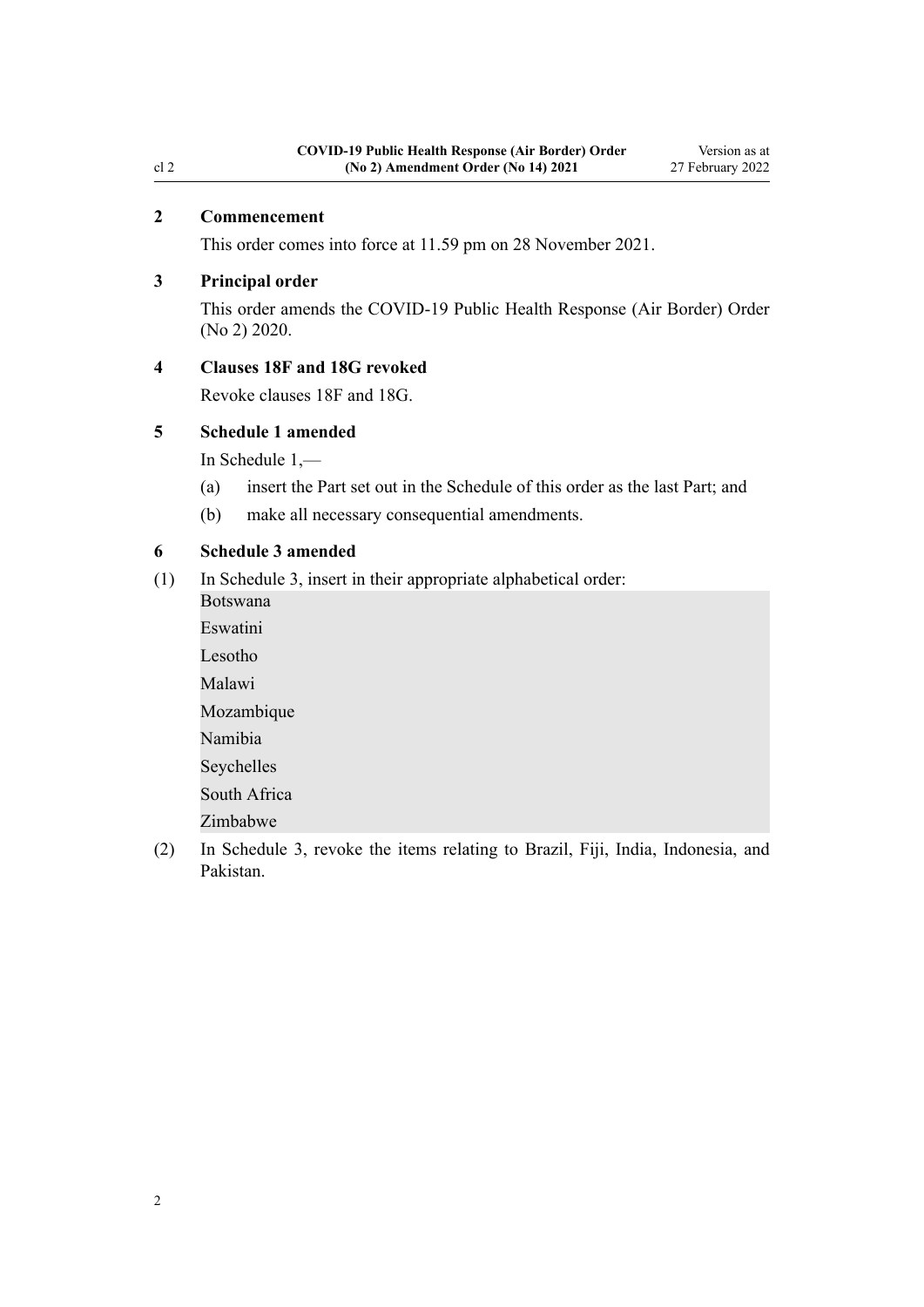### <span id="page-2-0"></span>**Schedule New Part 11 inserted into Schedule 1**

[cl 5](#page-1-0)

### **Part 11**

## **Provision relating to COVID-19 Public Health Response (Air Border) Order (No 2) Amendment Order (No 14) 2021**

- **10 Flights departing before commencement of Amendment Order**
- (1) Schedule 3 of this order, as in force immediately before the commencement of the Amendment Order, continues to apply to persons arriving in New Zealand on an aircraft that departed before the commencement of the Amendment Order.
- (2) In this clause, **Amendment Order** means the COVID-19 Public Health Response (Air Border) Order (No 2) Amendment Order (No 14) 2021.

Dated at Wellington this 28th day of November 2021.

Hon Chris Hipkins, Minister for COVID-19 Response.

### **Explanatory note**

*This note is not part of the order, but is intended to indicate its general effect.*

This order amends the [COVID-19 Public Health Response \(Air Border\) Order \(No 2\)](http://legislation.govt.nz/pdflink.aspx?id=LMS403345) [2020](http://legislation.govt.nz/pdflink.aspx?id=LMS403345) (the **principal order**) and comes into force at 11.59 pm on 28 November 2021.

The amendments affect [Schedule 3](http://legislation.govt.nz/pdflink.aspx?id=LMS487644) of the principal order, which lists very high risk countries. [Clause 8A](http://legislation.govt.nz/pdflink.aspx?id=LMS481617) of the principal order provides that a person must not arrive in New Zealand by air if they have been in a very high risk country in the preceding 14 day period.

The amendments—

- designate Botswana, Eswatini, Lesotho, Malawi, Mozambique, Namibia, Sey‐ chelles, South Africa, and Zimbabwe as very high risk countries:
- remove Brazil, Fiji, India, Indonesia, and Pakistan from the list of very high risk countries.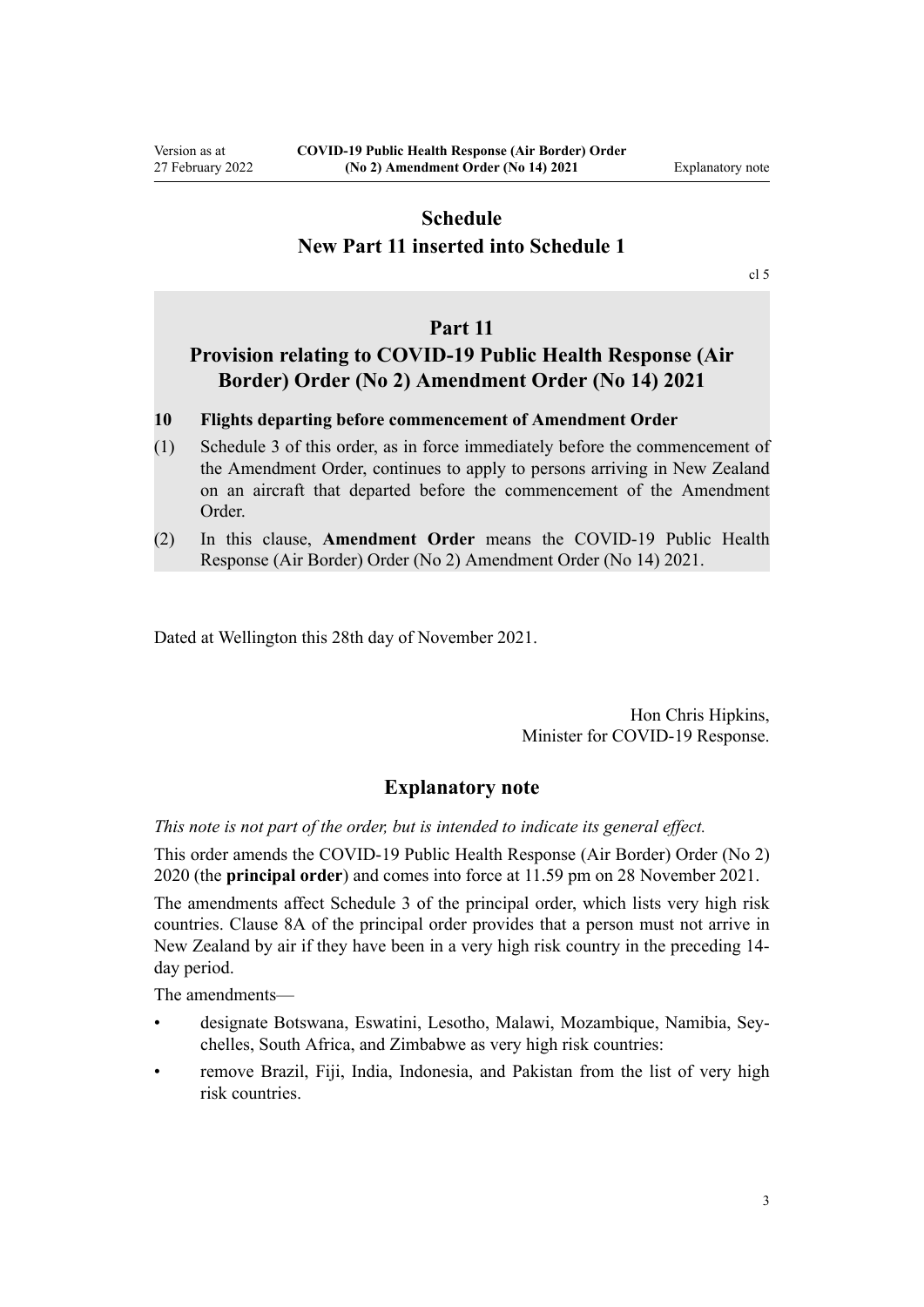[Clauses 18F](http://legislation.govt.nz/pdflink.aspx?id=LMS535105) and [18G](http://legislation.govt.nz/pdflink.aspx?id=LMS535121) of the principal order (which provide exemptions from [clause](http://legislation.govt.nz/pdflink.aspx?id=LMS481617) [8A](http://legislation.govt.nz/pdflink.aspx?id=LMS481617) in relation to arrivals from Fiji) are revoked as a consequence of the removal of Fiji from the list of very high risk countries.

This order must be approved by a resolution of the House of Representatives before the end of the relevant period described in [section 16\(2\)](http://legislation.govt.nz/pdflink.aspx?id=LMS344186) of the COVID-19 Public Health Response Act 2020. If that does not happen, the order is revoked at the end of that period.

Issued under the authority of the [Legislation Act 2019](http://legislation.govt.nz/pdflink.aspx?id=DLM7298104). Date of notification in *Gazette*: 28 November 2021.